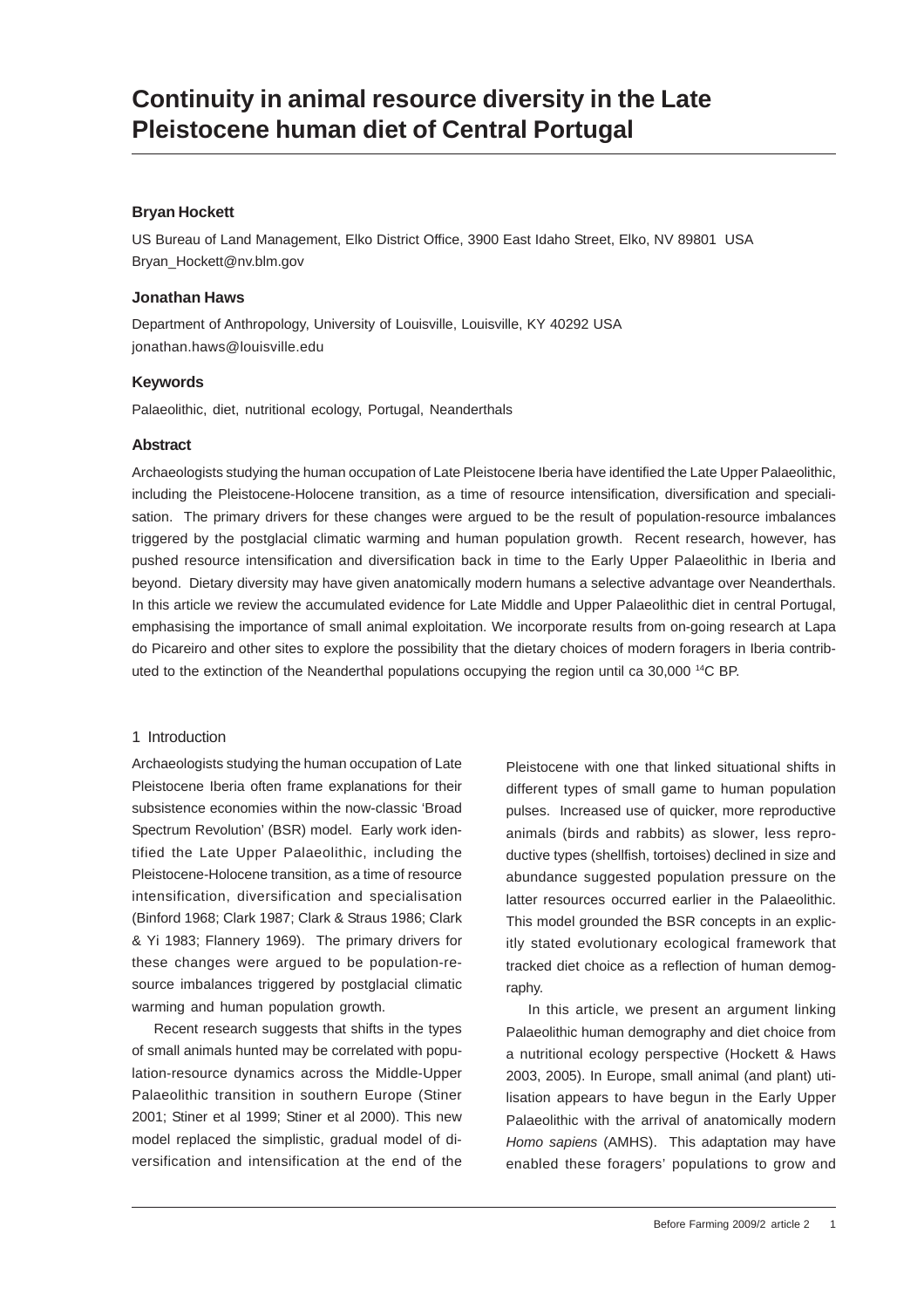spread rapidly across landscapes that were sparsely populated by Neanderthals specialised in large game hunting. However, the late survival of Middle Palaeolithic Neanderthals in southern Iberia may have been due to a similar adaptation that kept AMHS out of an occupied ecological niche (Barton 2000; Finlayson et al 2008; Hockett & Haws 2005; Stringer et al 2008). Below we discuss the archaeological evidence for dietary behaviours in central Portugal and the implications for understanding long-term trends in Palaeolithic diets.

# **2 Conceptual background – demographic implications of dietary diversity**

Archaeologists working on agricultural economies use the term *intensification* to mean an increase of labour input to extract higher yields from existing lands. In the case of hunter-gatherers, this can be accomplished either by increasing effort to extract more edible tissues from animal carcasses or by extracting additional animals or plants from a given unit of land. The latter may result in *specialisation* as greater time is allotted to the hunting or gathering of specific resources or in *diversification* if new resources previously ignored are exploited (usually defined by N-species rather than nutrient intake – see Hockett & Haws 2005:26, figure 2).

In the diet breadth model, *diversification* occurs once certain resources fall beneath an economic threshold for net caloric return, thus leading to the inclusion of new items. Technological innovations may also occur as part of these processes, such as the development of nets (Adovasio et al 1996). Both intensification and diversification are explicitly part of the diet breadth model, whereby increased effort for increasingly marginal returns would be considered a reduction in foraging efficiency. This in turn may be indicative of nutritional stress.

Most applications of the diet breadth model assume that large mammals (eg, ungulates) outrank smaller animals (eg, rabbits) in terms of post-encounter return rates (Broughton & O'Connell 1999), although notable exceptions to these resource ranking schemes have been identified (eg, Madsen & Kirkman 1988; Madsen et al 1997). As a result, the hunting of large game is interpreted as more efficient than the hunting of small game because optimisation models rank resources based on ratios of calorie output (energy expended) to calorie input (energy consumed).

Increasing focus on the hunting of small game such as rabbits and birds is generally interpreted as less energy efficient than the hunting of larger game. If behaviours that enhance energy efficiency are selected for, thereby driving mortality and fertility patterns, then the small game hunters and plant eaters should be at a selective disadvantage compared to those populations subsisting at a more energy-efficient level (eg, those eating primarily large game animals).

In the diet breadth model, population-resource imbalances lead to resource depression as higherranked resources decline. These imbalances are due to either overharvesting brought on by increased population or social pressures or by climate changes that alter habitats and reconfigure the spatial distribution of plants and animals. Causal mechanisms for population growth are assumed as the likely outcome of maximising energy through the focused hunting of so-called 'high-ranking' large game animals. This in turn would enhance selective fitness compared to diverse diets consisting of so-called 'low-ranking' small game animals and plant foods.

In contrast, Hockett and Haws (2003, 2005) and Hockett (2007) recently proposed an explanation for population growth based on nutritional ecology. By increasing dietary diversity and consuming a more balanced suite of essential nutrients, people would have had better overall health, higher reproductive rates and lower infant mortality rates that enabled population growth. Why should this occur? People may adopt strategies to minimise the risk of subsistence failures by targeting a diverse set of plant and animal resources (eg, Funk 2008) prior to, or independent of chronic nutritional stress. Given the climatic variability in the Late Pleistocene, this strategy may have been critical to survival and it may have been just this strategy that led to the success of AMHS and the ultimate demise of specific populations of archaic humans such as the European Neanderthals (Hockett & Haws 2005). Other factors, however, such as climatic changes that alter habitats and migrations of humans into already-occupied lands, are also recognised as factors that may change the set of resources available to human consumers, thereby forcing changes in human diet. Social dynamics, such as those Kuhn and Stiner (2006) outlined, emphasising the labour roles of AMHS, may have had significant impacts regarding diet choices as well. Women's collecting and small game hunting may have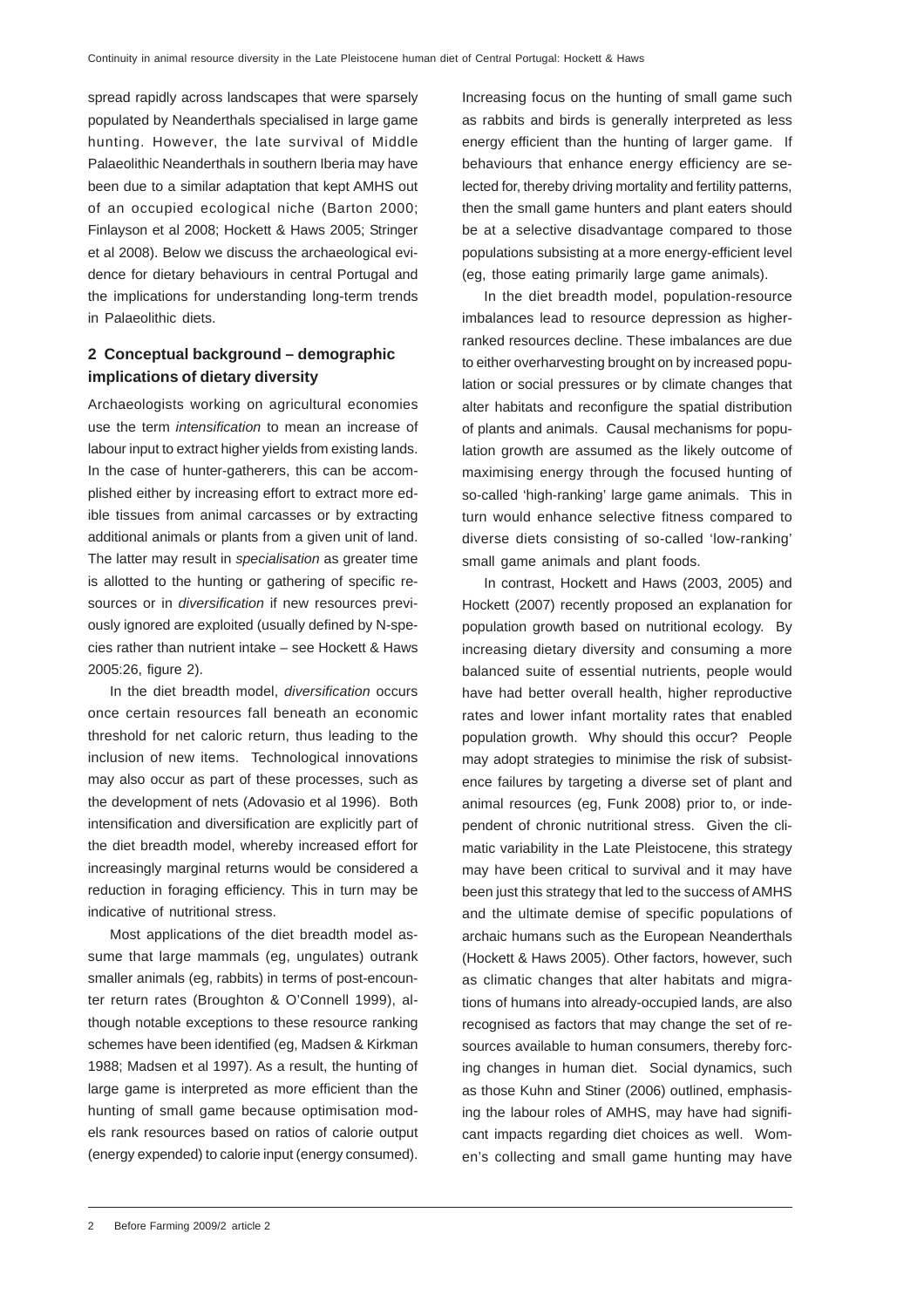provided a diverse diet and balanced essential nutrient intake thereby sparking positive changes in human demography.

Ultimately, the causal factors behind the demographic success of AMHS lie at the heart of the nutritional ecology approach. As defined in Hockett and Haws (2003), nutritional ecology focuses on the effects of essential nutrient intake (both calorie-providing macronutrients and the non-caloric vitamins and minerals) on human health, reproductive success and mortality. Nutritional ecology is a holistic approach to understanding the effects of dietary choice on the development and evolution of AMHS because it includes the full range of nutritional properties of food. The problem faced by the approach, as all models in the historic sciences ultimately must face, is operationalising the model. This includes, among other things, testing its assumptions against a poorly preserved archaeological record created by humans living in environments, and thinking about their social and ecological circumstances, in manners that have no modern analogues. When it comes to researching humans, uniformitarianism is not necessarily an absolute principle fully applicable in time and space (eg, Binford 2001). Nevertheless, it is quite plausible that AMHS in Europe had more diverse diets than Neanderthals given the available stable isotope, trace element and zooarchaeological record. While Palaeolithic diets arguably tended towards a diverse range of plants and animals (eg, Eaton et al 1997), Neanderthals in much of Europe became specialised large game hunters.

The following sections focus on the evidence for Late Middle and Upper Palaeolithic diets in Iberia. Our consideration of diversity emphasises the species richness in the published faunal assemblage data. Evidence for plant utilisation in our research area is precluded by preservation bias in the archaeological record. We find it plausible that human populations pursuing a diverse suite of small animals also actively collected a diverse set of plant resources (eg, Aranguren et al 2007). If that is the case, then small animal hunting may also serve as a proxy for diverse plant consumption – and this would be critical to an understanding of dietary influences on demographic patterns. We then expect that focused small animal exploitation should appear at the onset of the Upper Palaeolithic when modern populations colonised Iberia. In southern Iberia, the late survival

of Neanderthals may have resulted from a similar adaptation (Hockett & Haws 2003, 2005).

#### **3 Late Pleistocene subsistence in Portugal**

The Late Pleistocene archaeological record in southern and western Iberia offers a reasonably good dataset for studying long-term dietary trends. On the Iberian Peninsula, evidence for small animal utilisation, especially rabbits, is widespread during the Upper Palaeolithic but problematic for the Middle Palaeolithic.

Faunal preservation in open-air contexts is exceedingly rare but the Middle Palaeolithic site of Foz do Enxiarrique (Brugal & Raposo 1999) offers a unique example. Middle Palaeolithic caves include the Galeria Pesada (Marks et al 2002), Oliveira (Zilhão 2000a,b; 2001), Caldeirão (Davis 2002), Figueira Brava (Antunes 2000a), and Gruta de Columbeira (Raposo 2000; Raposo & Cardoso 1998). Several caves and rockshelters in west-central Portugal provide important subsistence data for the Upper Palaeolithic, including Caldeirão (Davis 2002), Buraca Escura (Aubry et al 2001), Picareiro (Bicho et al 2000, 2006; Hockett & Bicho 2000; Haws 2003), Lagar Velho (Moreno-Garcia 2002), Anecrial (Almeida et al 2006), Lapa do Suão (Haws & Valente 2006), and Lapa dos Coelhos (Hockett & Haws 2002). Tables 1 and 2 provide cumulative taxonomic and NISP data for the Late Middle and Upper Palaeolithic sites in central Portugal.

#### **4 Middle Palaeolithic subsistence**

Prior to OIS 3, one of the few dated faunal assemblages excavated comes from the Galeria Pesada, where Neanderthals or late *Homo heidelbergensis* consumed exclusively large game some 200,000 years ago (Marks et al 2002). Marks (2000) noted that Late Middle and Early Upper Palaeolithic sites are exceedingly rare in central Portugal and this suggests a very low population density. However, few palaeoenvironmental data exist for the latter part of Stage 3 and early Stage 2 making it difficult to know whether site density is due to geomorphic processes or reflects a human settlement pattern. Late Neanderthal subsistence in Portugal is poorly documented, mainly due to taphonomic, stratigraphic and dating problems. At the open-air site Foz do Enxiarrique, large game dominates the faunal assemblage but the majority of the bones derive from non-cultural contexts stratigraphically below the arte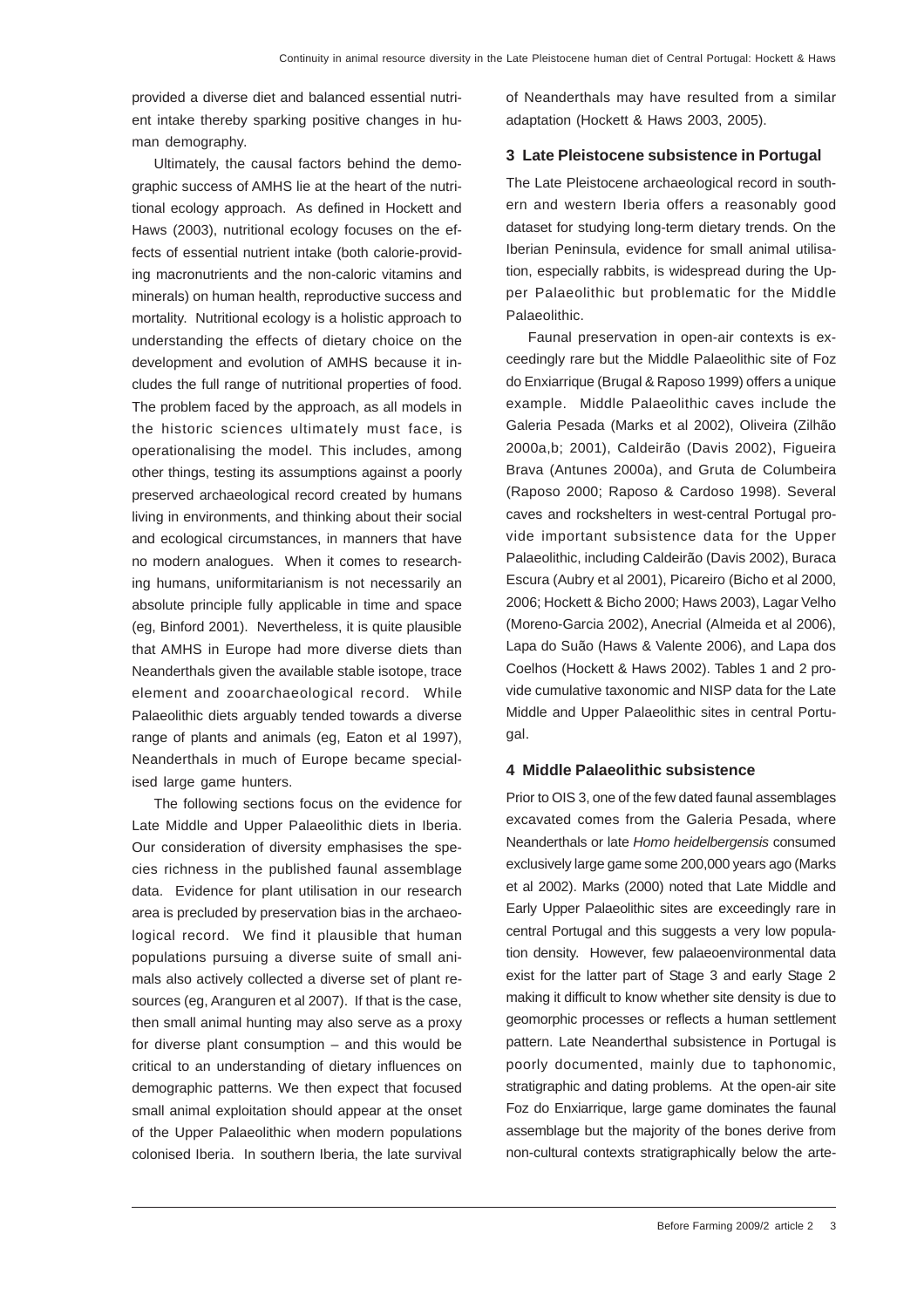**Table 1** Select taxa reported from Late Middle and Upper Palaeolithic sites in central Portugal

|                                                                                                                                                                                                                                                                                                                                                                                                                                                                                                                                                                                                                                                                                               | Late Middle<br>Palaeolithic                                                                                                                                                                                                                                                                 | Gravettian                                                                                                          | Solutrean                                                                       | Magdalenian                                                                     |
|-----------------------------------------------------------------------------------------------------------------------------------------------------------------------------------------------------------------------------------------------------------------------------------------------------------------------------------------------------------------------------------------------------------------------------------------------------------------------------------------------------------------------------------------------------------------------------------------------------------------------------------------------------------------------------------------------|---------------------------------------------------------------------------------------------------------------------------------------------------------------------------------------------------------------------------------------------------------------------------------------------|---------------------------------------------------------------------------------------------------------------------|---------------------------------------------------------------------------------|---------------------------------------------------------------------------------|
| Large herbivores<br>Cervus elaphus<br>Capreolus capreolus<br>Capra pyrenaica<br>Rupicapra rupicapra<br>Bos primigenius<br>Equus caballus<br>Sus scrofa<br>Dicerorhinus hemitoechus<br>Stephanorhinus hemitoechus<br>Elephas antiquus                                                                                                                                                                                                                                                                                                                                                                                                                                                          | $\ddot{}$<br>$\ddot{}$<br>$\ddot{}$<br>$\ddot{}$<br>$\ddot{}$<br>$\ddot{}$<br>$\ddot{}$<br>$\ddot{}$<br>$\ddot{}$<br>$\ddot{}$                                                                                                                                                              | +<br>$\ddot{}$<br>$\ddot{}$<br>+<br>+<br>$\ddot{}$                                                                  | +<br>$\ddot{}$<br>$\ddot{}$<br>$\ddot{}$<br>$\ddot{}$<br>$\ddot{}$<br>$\ddot{}$ | +<br>$\ddot{}$<br>$\ddot{}$<br>$\ddot{}$<br>$\ddot{}$<br>$\ddot{}$<br>$\ddot{}$ |
| <b>Marine mammals</b><br>Pusa hispida<br>Delphinus delphis<br>Cetacea sp.                                                                                                                                                                                                                                                                                                                                                                                                                                                                                                                                                                                                                     | $\ddot{}$<br>$\ddot{}$                                                                                                                                                                                                                                                                      | $\ddot{}$                                                                                                           |                                                                                 |                                                                                 |
| <b>Medium mammals</b><br>Lepus europaeus<br>Oryctolagus cuniculus<br>Castor fiber<br>Erinaceus europaeus                                                                                                                                                                                                                                                                                                                                                                                                                                                                                                                                                                                      | $\ddot{}$<br>$\ddot{}$<br>$\ddot{}$<br>$\ddot{}$                                                                                                                                                                                                                                            | +<br>$\ddot{}$                                                                                                      | $\ddot{}$                                                                       | +<br>$\ddot{}$<br>$\ddot{}$<br>$\ddot{}$                                        |
| <b>Tortoises</b><br>Testudo hermanni<br>Emys orbicularis<br>Mauremys leprosa                                                                                                                                                                                                                                                                                                                                                                                                                                                                                                                                                                                                                  | $\ddot{}$<br>$\ddot{}$<br>$\ddot{}$                                                                                                                                                                                                                                                         |                                                                                                                     | $\ddot{}$                                                                       |                                                                                 |
| <b>Birds</b><br>Gavia stellata<br>Podiceps nigricollis<br>Puffinus holeae<br>Anas platyrynchos<br>Melanitta nigra<br>Melanitta fusca<br>Clangula hyemalis<br>Aquila chrysaetos<br>Hieraaetus fasciatus<br>Milvus migrans<br>Falco cf. tunnunculus<br>Alectoris rufa<br>Perdix perdix<br>Grus primigenia<br>Scolopax rusticola<br>Numenius phaeopus<br>Calidris canutus<br>Larus fuscus<br>Pinguinus impennis<br>Columba palumbus<br>Columba livia<br>Bubo bubo<br>Athene noctua<br>Asio flammeus<br>Pyrrhocorax pyrrhocorax<br>Pyrrhocorax graculus<br>Corvus monedula<br>Corvus corax<br>Corvidae<br>Pica pica<br>Himantopus himantopus<br>Gyps fulvus<br>Aegypius monachus<br>Passeriformes | +<br>$\ddot{}$<br>$\ddot{}$<br>$\ddot{}$<br>$\ddot{}$<br>$\ddot{}$<br>$\ddot{}$<br>$\ddot{}$<br>$\ddot{}$<br>$\ddot{}$<br>$\ddot{}$<br>$\ddot{}$<br>+<br>$\ddot{}$<br>$\ddot{}$<br>$\ddot{}$<br>$\ddot{}$<br>$\ddot{}$<br>$\ddot{}$<br>$\ddot{}$<br>$\ddot{}$<br>+<br>$\ddot{}$<br>+<br>$+$ | +<br>$\ddot{}$<br>+<br>+<br>$\ddot{}$<br>$\ddot{}$<br>$\ddot{}$<br>$\ddot{}$<br>$\ddot{}$<br>$\ddot{}$<br>$\ddot{}$ | +<br>+<br>$\ddot{}$<br>+<br>+<br>$\ddot{}$<br>$\ddot{}$<br>$\ddot{}$            | +<br>+<br>+<br>+<br>+<br>+<br>+<br>$\ddot{}$                                    |
| Fish<br>Clupeia sp.<br>Salmo sp.<br>Cyprinae<br>Sparus aurata                                                                                                                                                                                                                                                                                                                                                                                                                                                                                                                                                                                                                                 |                                                                                                                                                                                                                                                                                             | $\ddot{}$                                                                                                           |                                                                                 | $\ddot{}$<br>$\ddot{}$<br>$\ddot{}$                                             |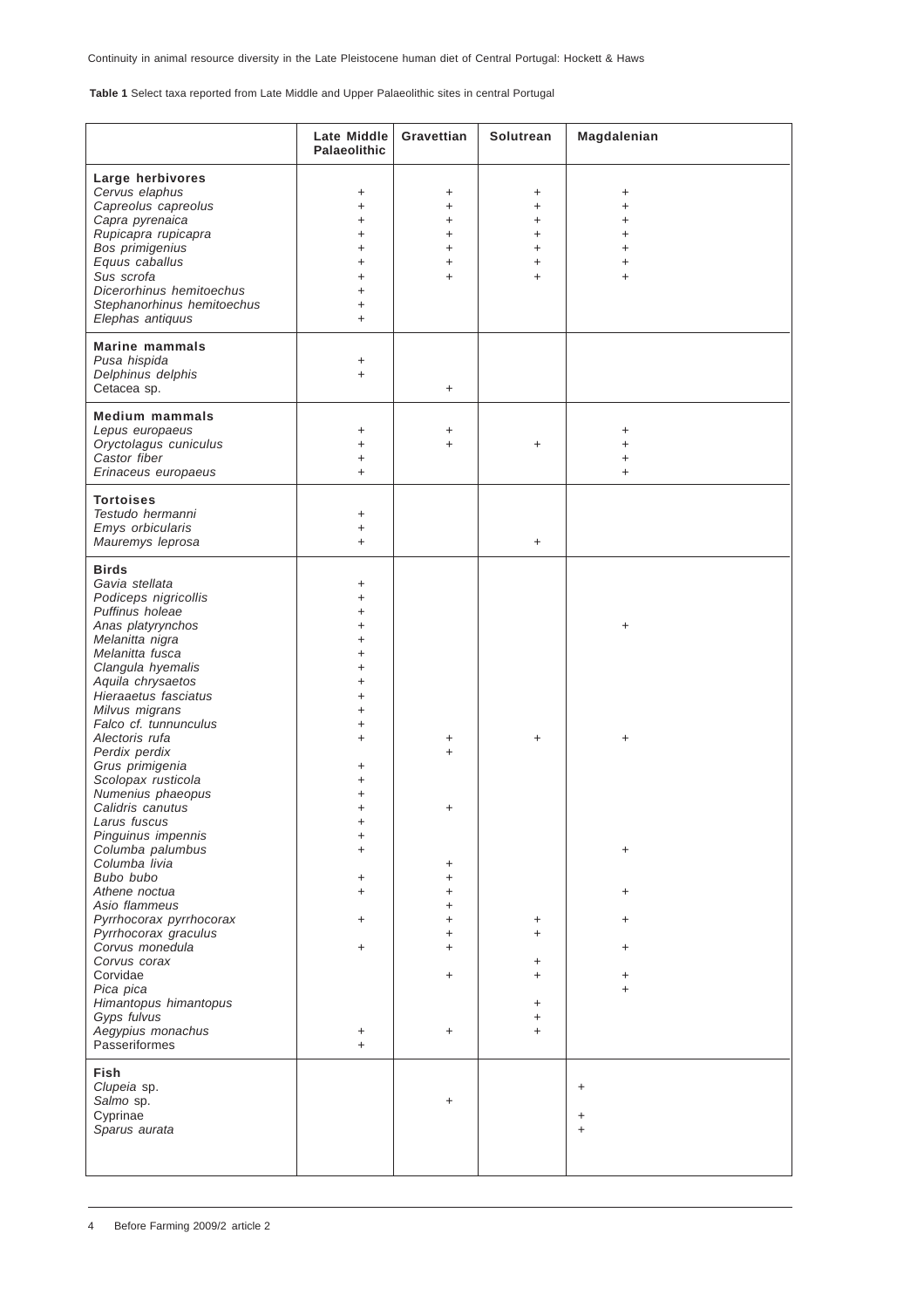**Table 1** continued

|                                   | Late Middle<br><b>Palaeolithic</b> | Gravettian | Solutrean | Magdalenian      |
|-----------------------------------|------------------------------------|------------|-----------|------------------|
| <b>Shellfish</b>                  |                                    |            |           |                  |
| <b>Bivalvia</b>                   |                                    |            |           |                  |
| Striarca lacteal                  | +                                  |            |           |                  |
| Glycymeris glycymeris             | $\ddot{}$                          |            |           |                  |
| Cerastoderma edule                |                                    |            |           | +                |
| Mytilus galloprovincialis         | $+$                                |            |           |                  |
| Mytilus edulis                    |                                    |            |           |                  |
| Pecten maximus                    |                                    |            |           | $\ddot{}$<br>$+$ |
|                                   | +<br>$\ddot{}$                     |            |           |                  |
| Anomia ephippium<br>Ostrea edulis |                                    |            |           |                  |
|                                   | $\ddot{}$                          |            |           |                  |
| Loripes lacteus                   | $\ddot{}$                          |            |           |                  |
| Acanthocardia aculeate            | $\ddot{}$                          |            |           |                  |
| Parvicardium exiguum              | $\ddot{}$                          |            |           |                  |
| Laevicardium norvegicum           | $+$                                |            |           |                  |
| Scrobicularia plana               |                                    |            |           | $\ddot{}$        |
| Lutraria lutraria                 | +                                  |            |           |                  |
| Ervilia castanea                  | $\ddot{}$                          |            |           |                  |
| Solen marginatus                  | $\ddot{}$                          |            |           | +                |
| Callista chione                   | $\ddot{}$                          |            |           |                  |
| Tapes decussatus                  | $+$                                |            |           | $\ddot{}$        |
| Gastropoda                        |                                    |            |           |                  |
| Patella vulgata                   | $\ddot{}$                          |            |           | $\ddot{}$        |
| Patella ulyssiponensis            | $\ddot{}$                          |            |           |                  |
| Patella intermedia                | $\ddot{}$                          |            |           |                  |
| Patella rustica                   | $\ddot{}$                          |            |           |                  |
| Gibbula cineraria                 | $+$                                |            |           |                  |
| Cerithium vulgatum                |                                    |            |           | $\ddot{}$        |
| Monodonta lineata                 | $\ddot{}$                          |            |           | $+$              |
| Monodonta colubrine               | $+$                                |            |           |                  |
| Phasianella pullus                | $\ddot{}$                          |            |           |                  |
| Littorina saxatilis               | $+$                                |            |           |                  |
| Littorina obtusata                |                                    |            |           | +                |
| Charonia lampas lampas            | $+$                                |            |           |                  |
| Trivia monacha                    |                                    |            |           | +                |
| Turritela sp.                     |                                    |            |           | $\ddot{}$        |
| Semicassis undulata               |                                    |            |           | $\ddot{}$        |
| Thais haemastoma                  | $\ddot{}$                          |            |           | $\ddot{}$        |
| Nassarius reticulates             | $\ddot{}$                          |            |           | $\ddot{}$        |
|                                   |                                    |            |           |                  |
| Arthropoda                        |                                    |            |           |                  |
| Maja squinado                     | $\ddot{}$                          |            |           |                  |
| Cancer pagurus                    | $\ddot{}$                          |            |           |                  |
| Portumnus sp.                     | $\ddot{}$                          |            |           |                  |
|                                   |                                    |            |           |                  |
| Echinodermata                     |                                    |            |           |                  |
| Paracentrotus lividus             | $\ddot{}$                          |            |           |                  |
|                                   |                                    |            |           |                  |

fact-bearing layer (Brugal & Raposo 1999). At Gruta Nova de Columbeira, large ungulates and carnivores dominate (Raposo & Cardoso 1998). Jiménez Fuentes et al (1998) reported a total of 338 tortoise remains, mostly of *Agrionemys* (=*Testudo*) *hermanni*. The assemblage from Gruta da Oliveira has been reported to have red deer, ibex, aurochs, rhino, horse, rabbit and tortoise (Angelucci & Zilhão 2009). At Figueira Brava, red deer, ibex and aurochs are the primary large mammals with fewer numbers of horse, rhino, elephant and wild boar. Only a few terrestrial carnivore bones were found including leopard, lynx, wild cat, wolf, fox and brown bear. Taphonomic analyses were not conducted and the 'rich' bone tool industry described by Antunes

(2000b) is suspect.

Regarding potential small animal hunting during the Middle Palaeolithic of Portugal, the European land tortoise (*Testudo hermanni*) and European pond turtle (*Emys orbicularis*) and Mediterranean pond turtle (*Mauremys leprosa*) are known from the Late Pleistocene in Portugal (table 1). *Testudo* is present in Figueira Brava, Columbeira, Gruta da Furninha and at the Middle Pleistocene site Mealhada. A cut-marked tortoise scapula from Gruta da Oliveira suggests humans brought them to the site (Zilhão 2001). *Mauremys* is present at Mealhada as well. *Emys* is present at Figueira Brava. Several tortoise shell fragments were also recovered in the Galeria Pesada.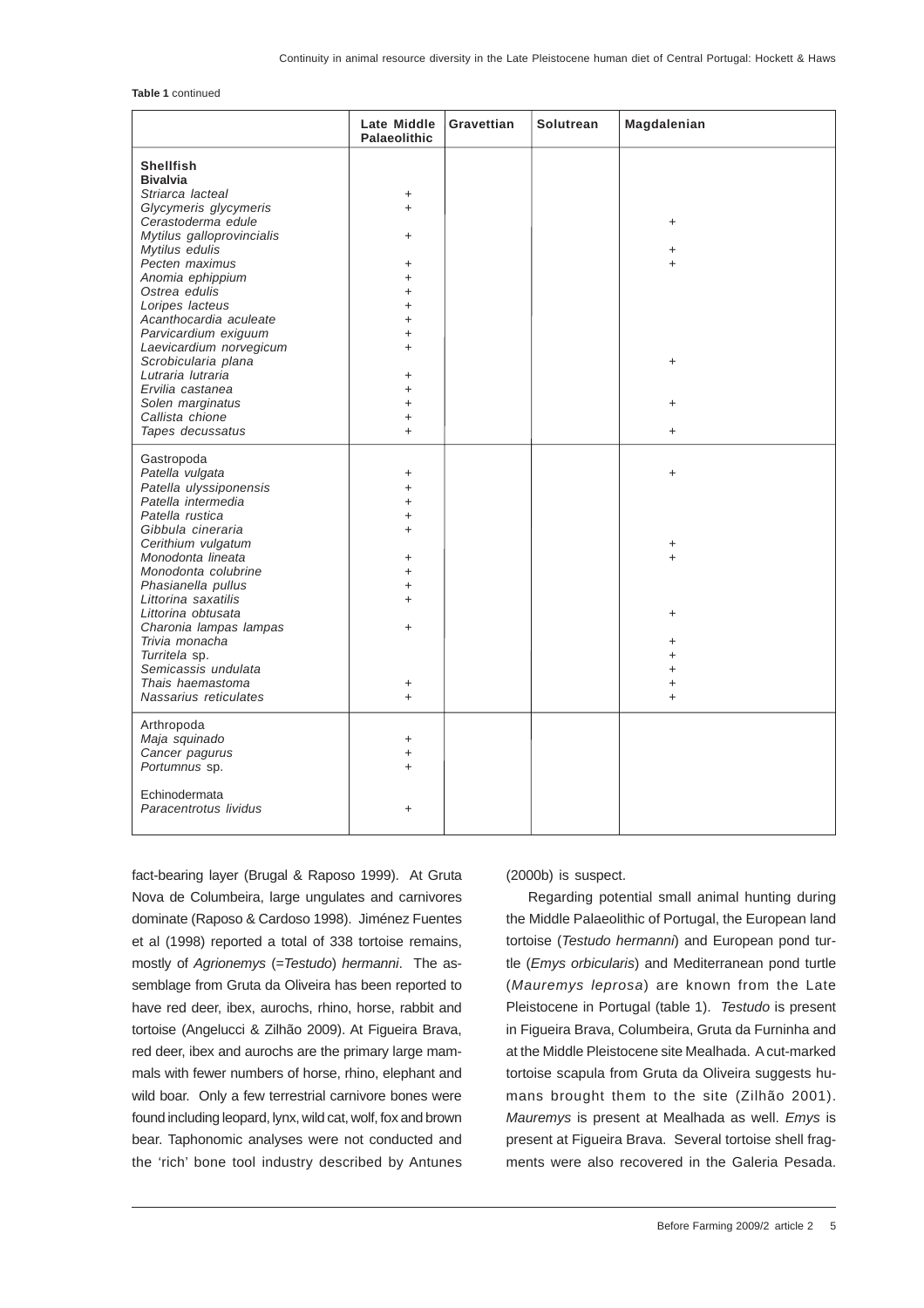2 All values in parentheses reflect unidentified large mammal bone counts

 $\overline{4}$ 

values in parentheses reflect unidentified large mammal bone counts

|                                                                                              | Palaeolithic<br>Late Middle |                                           |                             | Gravettian                   |                                                                               |                |                                    | Solutrean |                                                        |                                               |           | Magdalenian       |                                                                        |                 |
|----------------------------------------------------------------------------------------------|-----------------------------|-------------------------------------------|-----------------------------|------------------------------|-------------------------------------------------------------------------------|----------------|------------------------------------|-----------|--------------------------------------------------------|-----------------------------------------------|-----------|-------------------|------------------------------------------------------------------------|-----------------|
|                                                                                              |                             | Caldeirão Columbeira Figueira   Caldeirão | <b>Brava</b>                |                              | Buraca<br>Escura                                                              | Lagar<br>Velho | Picareiro                          |           | Anecrial Caldeirão Lagar<br>  Anecrial Caldeirão Lagar |                                               | Picareiro |                   | Caldeirão Picareiro                                                    | Lapa do<br>Suão |
| Large herbivores<br>Amphibians<br>tortoises<br>shellfish<br>leporids<br><b>Birds</b><br>fish | 806<br>99                   | 220<br>338                                | 358<br>>100<br>47<br>$-900$ | 1,553<br>$\frac{1}{2}$<br>95 | 971 (129) <sup>2</sup> 72 (255)<br>3. (129) <sup>2</sup> 72 (255)<br>46<br>46 | $\frac{4}{4}$  | $\frac{31}{2000}$<br>$\frac{1}{1}$ | 1,601     | 21<br>2406<br>25.85 -                                  | 134 (1,282)<br>7,211<br>66 (94)<br>124<br>124 | $+$ 8 ო   | 93<br>7,408<br>28 | $447 (1,319) 52 (286)$<br>$12,905$ $5,152$<br>$+$ $18$<br>252 (1)<br>+ |                 |
| <sup>1</sup> Totals for all amphibians include toads, frogs and salamanders                  |                             |                                           |                             |                              |                                                                               |                |                                    |           |                                                        |                                               |           |                   |                                                                        |                 |

None of the occurrences have been confirmed as human food remains except perhaps Oliveira. De Lapparent-de Broin and Antunes (2000) state that *T hermanni* prefers Mediterranean-type warm, dry summers while *Emys* is at least compatible with the coldindicator fauna, auk (*Pinguinus impennis*) and ringed seal (*Pusa hispida*). The Figueira Brava tortoises provide apparently contradictory paleoclimate indications or perhaps represent non-analogue conditions.

Birds are generally not well-documented in Middle Palaeolithic sites in Portugal but Mourer-Chauviré and Antunes (2000) report 30 species from Figueira Brava (table 1). The five most common birds present are *Puffinus holeae, Alectoris rufa, Larus fuscus, Athene noctua* and *Pyrrhocorax pyrrhocorax*. Once again there is no mention of taphonomic indications of whether human or non-human predators deposited the bones in the cave. Birds were relatively common in the Galeria Pesada, but none can be securely identified as human food waste (Marks et al 2002).

Figueira Brava offers tantalising evidence for late Neanderthal use of a broad range of coastal resources (Antunes 2000a). The Neanderthal deposits contain 36 species of marine invertebrates of which Callapez (2000) suggests mussel, limpet, clam and crab were used as food (table 1). Ringed seal, dolphin, rabbit and several species of rodents and bats were also recovered from Figueira Brava (Antunes 2000a; Jeannet 2000; Mein & Antunes 2000).

Rabbit remains are ubiquitous in Middle Palaeolithic contexts in Portugal, but Neanderthals did not appear actively to pursue them. Rabbits are apparently abundant (>100) at Figueira Brava, and are mainly represented by juveniles which probably indicates a spring harvest (Mein & Antunes 2000) if they represent human food debris. Rabbits were very abundant at the Galeria Pesada, but once again there is no definitive evidence that they were deposited in the cave by humans (Hockett 2007). Zilhão (2001) reports that the Caldeirão rabbit bones are more numerous than tortoise remains, but he does not indicate whether or not they were brought to the site by humans.

Overall, then, current evidence suggests that Neanderthals in Portugal ate primarily large game animals; the consumption of tortoises, birds, rabbits and some coastal resources including shellfish and maybe marine mammals is more problematic. There is no definitive evidence for the Middle Palaeolithic consumption of fish.

**Table 2** NISP values for select faunal categories from Late Middle and Upper Paleolithic sites in Portugal

able 2 NISP values for select faunal categories from Late Middle and Upper Paleolithic sites in Portugal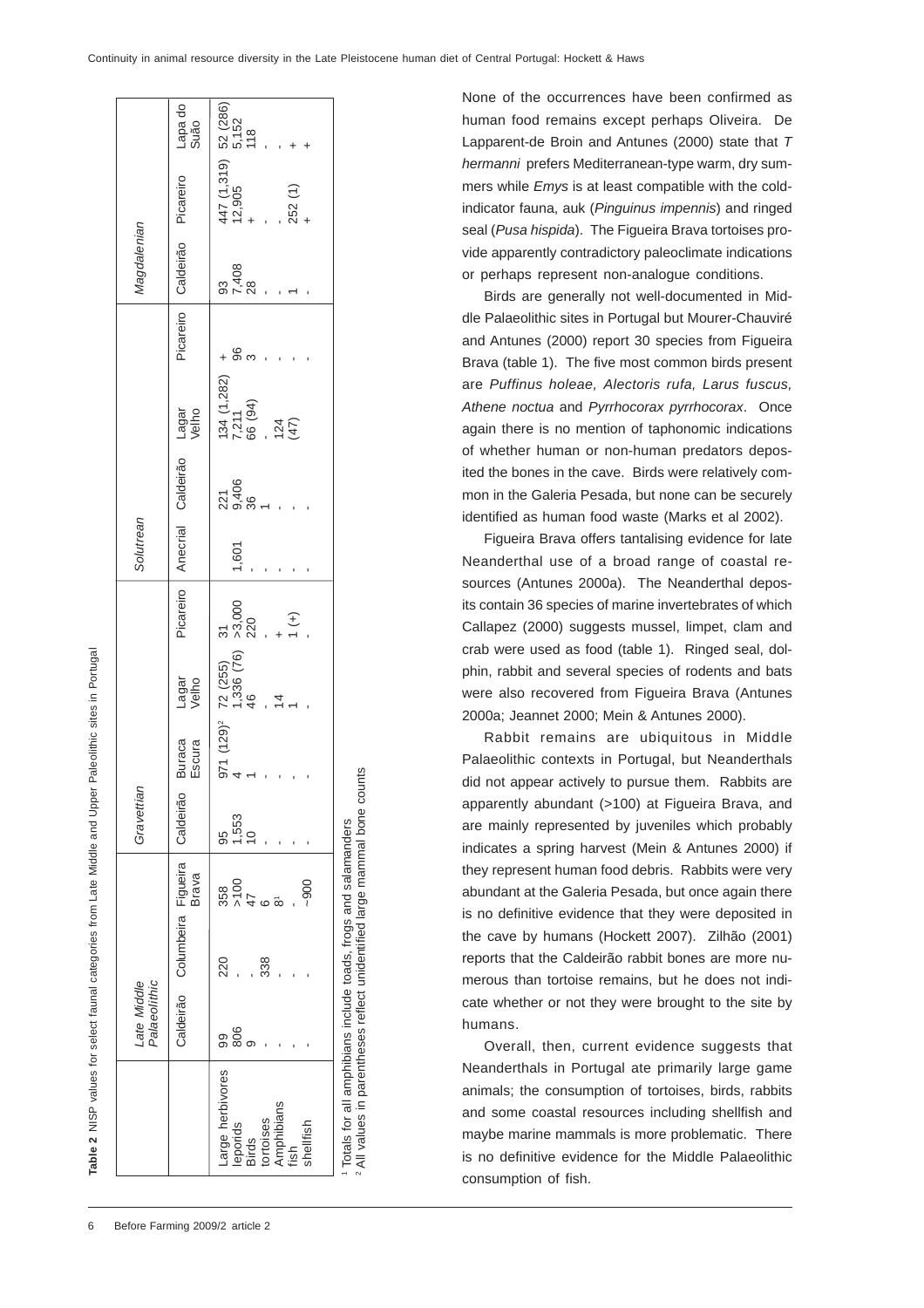## **5 Early Upper Palaeolithic subsistence in Portugal**

The recent excavation of a few Early Upper Palaeolithic sites and taphonomic analyses of those faunal assemblages have led to a much-improved understanding of subsistence in southwest Iberia during this transition period. Currently there are no reliable Aurignacian sites with fauna identified in central Portugal. The sole candidate is the cave site Pego do Diabo, which has questionable stratigraphic integrity and a carnivore-derived faunal assemblage (Valente 2001; Zilhão 1997). The Aurignacian in Portugal is debatable and it is possible that the earliest modern foragers entered the region with Gravettian technology (Aubry et al 2003; Bicho 2005; Zilhão 2006). Only three Gravettian and Solutrean faunal assemblages have been published in detail, and we are currently documenting Early Upper Palaeolithic subsistence at Picareiro Cave. Nevertheless, available results from Lagar Velho and Buraca Escura, Anecrial and Caldeirão show that rabbit, horse, red deer, ibex and chamois are commonly associated with Gravettian, Terminal Gravettian and Proto-Solutrean occupations (Davis 2002; Almeida et al 2006) (table 2). Davis (2002) suggested that carnivores such as hyena and leopards brought the majority of red deer and horse remains during the Middle and Early Upper Palaeolithic at Caldeirão since most of the specimens are from juveniles. Ibex is dominant in places like Anecrial, Buraca Escura and possibly Picareiro, because these sites are located in higher elevations or on steep valley slopes (Aubry et al 2001). At Lagar Velho, red deer, wild boar, roe deer and aurochs are present in low frequencies (Moreno-Garcia 2002). For

the six components reported, rabbit makes up between 84.7% and 100% of the identified faunal remains. A small number of undetermined bird bones were also recovered. During the Terminal Gravettian, rabbit is abundant in lower and upper elevation sites, including Anecrial and Picareiro (Almeida et al 2006; see table 3 below). Birds, including red-legged partridge and pigeon, are abundant and found with abundant charcoal in the pre-LGM Layer T at Picareiro Cave (tables 4 and 5), as well as at Caldeirão. Tantalising evidence for Terminal Gravettian coastal resource use comes from Lagar Velho where a cetacean vertebra was found 20 km inland (Moreno-Garcia 2002). Fish bones from a salmonid and unidentified smaller taxon have been recovered from the pre-LGM layers of Picareiro. Ornaments made from *Littorina obtusata* shells from several Gravettian and Solutrean sites provide additional evidence for coastal visits and thus, marine foods (see also Bicho et al 2003 for Gravettian shellfish accumulation at Vale Boi in southern Portugal).

The current evidence for Early and Mid-Upper Palaeolithic diet indicates a broader range of animals, seen primarily in the definitive exploitation of rabbit and possibly birds, fish and other aquatic food items compared to Middle Palaeolithic diets. Anatomically modern humans appear with a subsistence strategy already focused on exploiting small animals and perhaps plants. It is also apparent that the number of sites and components increased during this period when compared with the Late Middle Palaeolithic.

Straus et al (2000) attributed further increases in the numbers of sites per millennium between the Gravettian and Solutrean to increased population

|                              | т         | U         | z         | <b>BB</b> | 圧         | FF        | GG        | HН |
|------------------------------|-----------|-----------|-----------|-----------|-----------|-----------|-----------|----|
| <b>Mammals</b>               |           |           |           |           |           |           |           |    |
| Cervus elaphus               | $\ddot{}$ | $\ddot{}$ | $+$       |           |           | $\ddot{}$ | $\ddot{}$ |    |
| Capreolus capreolus          |           | $\ddot{}$ |           |           |           |           |           |    |
| Capra ibex/pyrenaica         | $\ddot{}$ | $\ddot{}$ |           | $\ddot{}$ |           |           | $\ddot{}$ |    |
| Rupicapra rupicapra          |           | $\ddot{}$ |           |           |           |           |           |    |
| Sus scrofa                   |           |           |           |           | +         |           |           |    |
| Equus caballus               | $\ddot{}$ |           |           |           |           |           |           |    |
| Lynx pardina                 | $\ddot{}$ | $\ddot{}$ |           |           |           | $\ddot{}$ |           |    |
| Oryctolagus cunniculus       | $\ddot{}$ | $\ddot{}$ | $\ddot{}$ | $\ddot{}$ | $\ddot{}$ | $+$       | ÷         |    |
|                              |           |           |           |           |           |           |           |    |
| Arvicola terrestris          | $\ddot{}$ | $\ddot{}$ |           |           |           |           |           |    |
| Microtus sp. cf. lusitanicus | $\ddot{}$ |           |           |           |           |           |           |    |
| Amphibians                   |           |           |           |           |           |           |           |    |
| Bufo bufo                    | $\ddot{}$ | $\ddot{}$ |           |           |           |           |           |    |
| Pelobates cultripes          | ÷         | $\ddot{}$ |           |           |           |           |           |    |
| $(+)=$ presence              |           |           |           |           |           |           |           |    |
|                              |           |           |           |           |           |           |           |    |

**Table 3** Mammals from the Middle and Early Upper Palaeolithic layers recovered from Picareiro Cave through the 2008 field season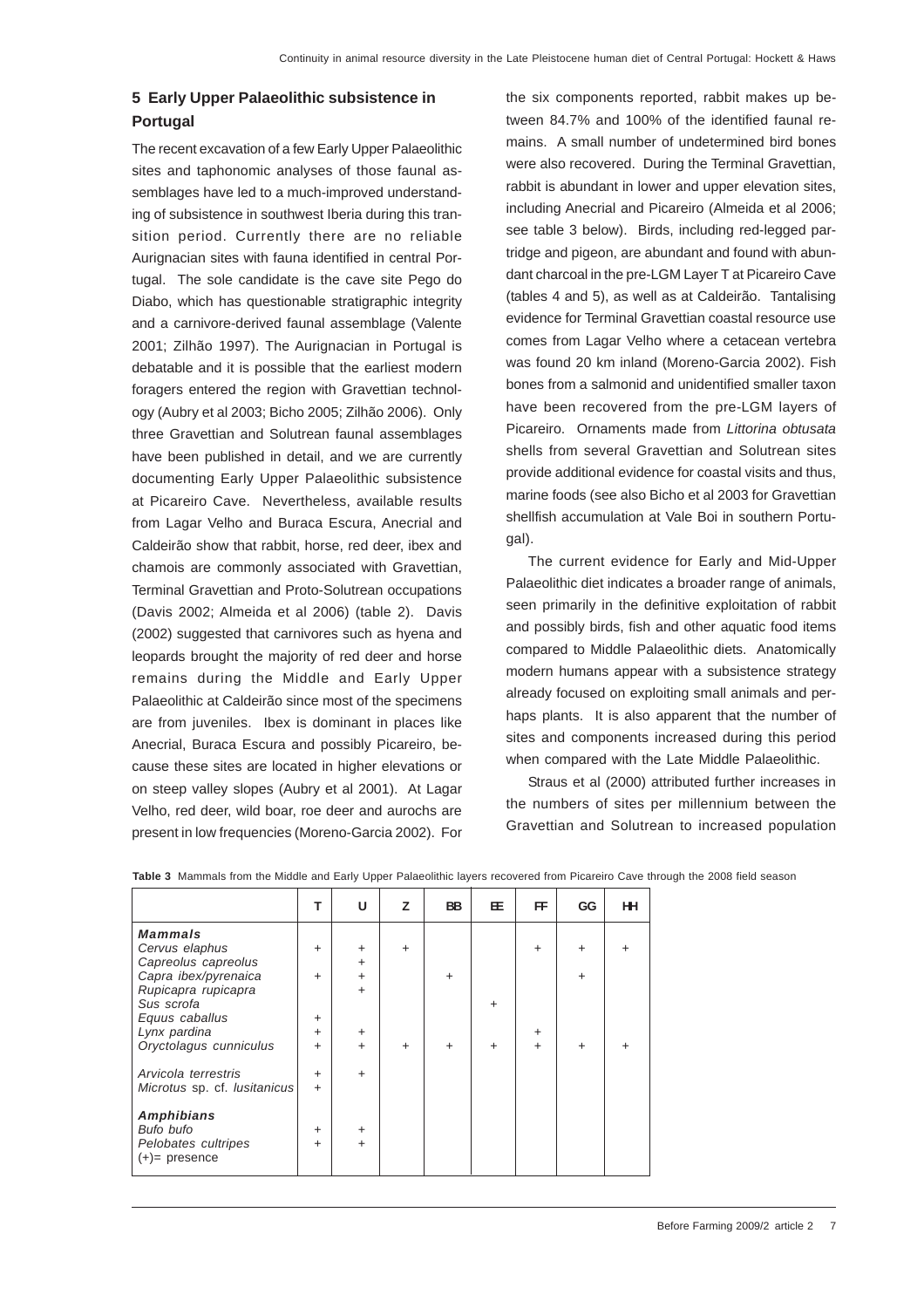Continuity in animal resource diversity in the Late Pleistocene human diet of Central Portugal: Hockett & Haws

|  |  |  |  |  | Table 4 Birds from the Middle and Early Upper Palaeolithic layers recovered from Picareiro Cave through the 2008 field season |  |  |  |
|--|--|--|--|--|-------------------------------------------------------------------------------------------------------------------------------|--|--|--|
|--|--|--|--|--|-------------------------------------------------------------------------------------------------------------------------------|--|--|--|

|                                                                                                                                                | R         | S         | т                                                       | U                      | $\mathsf{V}$ | W         | Z         | AA | <b>DD</b> | <b>HH</b> | <b>NISP</b>                                                                        |
|------------------------------------------------------------------------------------------------------------------------------------------------|-----------|-----------|---------------------------------------------------------|------------------------|--------------|-----------|-----------|----|-----------|-----------|------------------------------------------------------------------------------------|
| Alectoris rufa<br>Alectoris/Perdix<br>Perdix perdix                                                                                            | $\ddot{}$ | $\ddot{}$ | $\ddot{}$<br>$\ddot{}$<br>$\ddot{}$                     | $\ddot{}$<br>$\ddot{}$ |              |           |           |    |           |           | 10<br>22<br>5                                                                      |
| Columba livia                                                                                                                                  |           |           | $\ddot{}$                                               |                        |              |           |           |    |           |           | 7                                                                                  |
| Pyrrhocorax pyrrhocorax<br>Pyrrhocorax graculus<br>Corvus corone<br>cf. Corvus monedula<br>Corvidae<br>Garrulus glandarius<br>Sturnus vulgaris | $\ddot{}$ |           | +<br>+<br>+<br>$\ddot{}$<br>$\ddot{}$<br>+<br>$\ddot{}$ | $+$                    |              |           |           |    | $+$       |           | $\begin{array}{c} 9 \\ 2 \\ 1 \end{array}$<br>1<br>$\frac{8}{3}$<br>$\overline{1}$ |
| Crow/Pigeon/Partridge-sized                                                                                                                    | $\ddot{}$ |           | $\ddot{}$                                               | $\ddot{}$              |              | $\ddot{}$ | $\ddot{}$ |    |           | $\ddot{}$ | 139                                                                                |
| Pluvialis apricaria<br>Calidris canutus                                                                                                        |           |           | $\ddot{}$<br>$\ddot{}$                                  |                        |              |           |           |    |           |           | $\frac{2}{2}$                                                                      |
| Turdus cf. pilaris<br>Turtidae                                                                                                                 |           |           | $\ddot{}$<br>$\ddot{}$                                  | $+$                    | $+$          |           |           | +  |           |           | 5                                                                                  |
| Asio flammeus<br>Athene noctua                                                                                                                 |           |           | +<br>$\ddot{}$                                          |                        |              |           |           |    |           |           | 1                                                                                  |
| Total                                                                                                                                          |           |           |                                                         |                        |              |           |           |    |           |           | 220                                                                                |

(+)= presence

**Table 5** Radiocarbon dates extracted from charcoal samples from the lower levels at Lapa do Picareiro

| Level   | Lab No.            | Uncalibrated        | IntCal04  | CalPal <sup>a</sup> | Fairbanks <sup>b</sup> |
|---------|--------------------|---------------------|-----------|---------------------|------------------------|
| M       | Wk-16417           | $16,389 \pm 110$ BP | 19,500 BP | $19.649 \pm 248$    | $19,503 \pm 60$        |
| $\circ$ | Beta-247965        | $17,480 \pm 100$ BP | 20,500 BP | $20,910 \pm 314$    | $20,666 \pm 141$       |
| R       | <b>UGAMS-03415</b> | $19,100 \pm 70$ BP  | 22,540 BP | $22,919 \pm 291$    | $22,681 \pm 105$       |
| S       | Beta-234371        | $19,290 \pm 80$ BP  | 22,660 BP | $23.053 \pm 268$    | $22,910 \pm 135$       |
| T4      | Beta-208221        | $20.240 \pm 110$ BP | 24.100 BP | $24.186 \pm 290$    | $24,148 \pm 130$       |
| U       | Beta-234373        | $22,560 \pm 110$ BP |           | $27,294 \pm 390$    | $27,108 \pm 179$       |
| U       | Beta-234374        | $22,590 \pm 110$ BP |           | $27,319 \pm 387$    | $27,142 \pm 180$       |
| U       | Beta-208222        | $22.660 \pm 240$ BP |           | $27.341 \pm 443$    | $27,221 \pm 303$       |
| FF      | Beta-247964        | $28,610 \pm 300$ BP |           | $33,065 \pm 472$    | $34,003 \pm 344$       |

density brought on by the climatic downturn and use of Iberia as a human refugium during the LGM. Zilhão and Almeida (2002) offered an alternative explanation for increased numbers of sites (and thus people) at this time. They point out that most of the known Late Gravettian, Terminal Gravettian and Lower Solutrean sites are known from open-air locales and a few caves whereas the Middle and Upper Solutrean are only found in caves or isolated finds. Increased runoff due to sparse vegetation may have erased much of the latter Solutrean record in open-air contexts. Conversely, they argue that cryoclastic sedimentation in caves increased allowing for the preservation of

thick Solutrean deposits as at Caldeirão.

Another alternative may be that people actually utilised the interior less frequently during cold events, and this may be particularly the case for the interior uplands (Haws 2003; Hockett & Haws 2002). In this scenario, the coast was the primary settlement area and when people moved into the interior they occupied primarily lowland caves and shelters for greater protection. During the warmer periods, open-air settlements in the interior and uplands may have been more comfortable and these environments more productive. Because little to nothing is known about Gravettian or Solutrean coastal settlement in central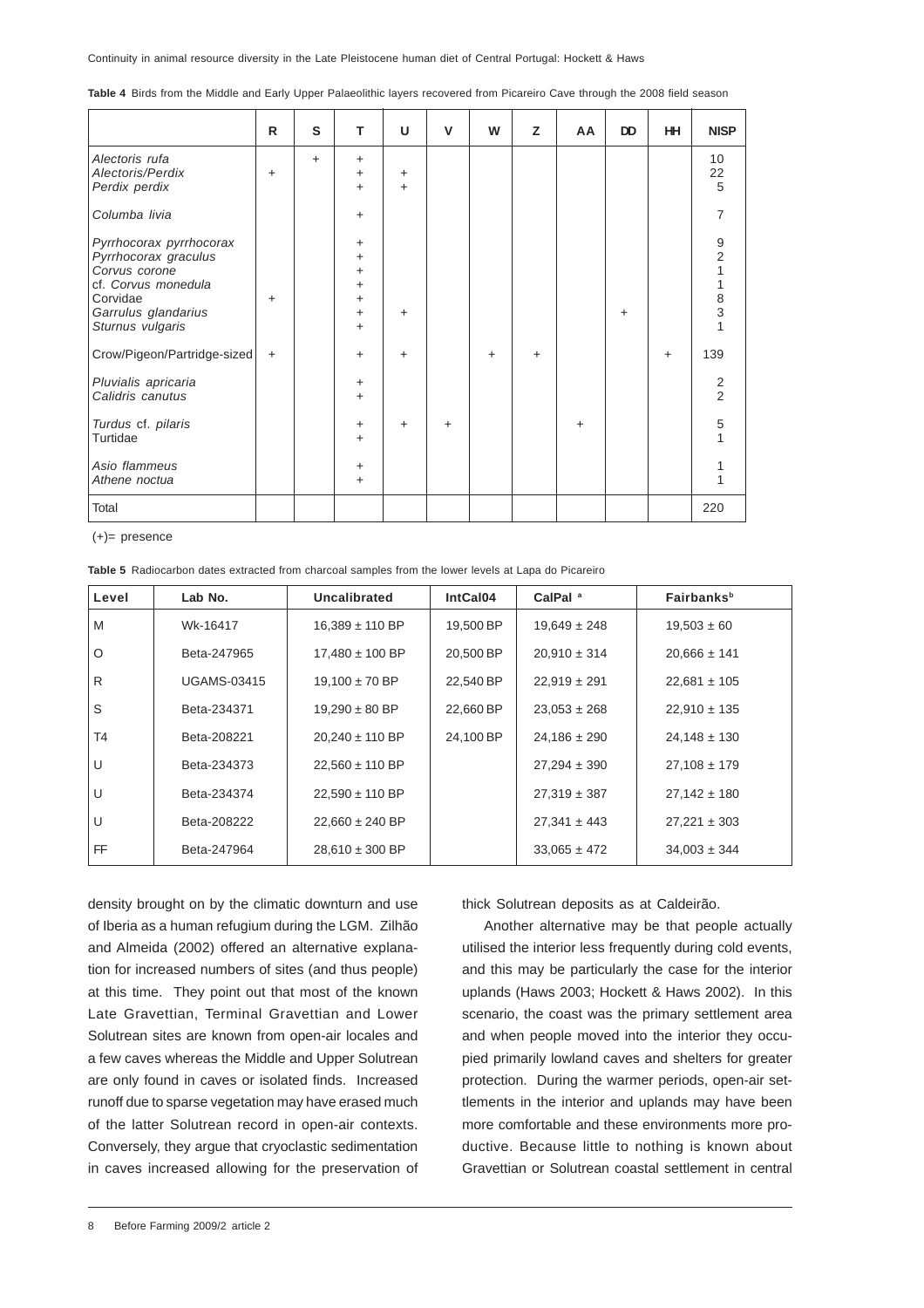Portugal, these alternatives remain to be tested (Bicho & Haws 2008).

Although distribution maps show an increase in sites during the Solutrean in Estremadura (central region of Portugal), they are primarily caves that were excavated decades ago and whose faunal assemblages suffer from many biases in collection and curation. Only Caldeirão and Picareiro have stratified Middle and Upper Solutrean faunal assemblages in Estremadura. At Picareiro Cave, however, the fauna is sparse and lithics are rare, suggesting less frequent visits to near-abandonment of this high elevation site at this time. Davis (2002) observed a dramatic decrease in carnivore input between the Mousterian and Solutrean at Caldeirão. This is likely due to local extinctions and more intensive human occupation of the cave during the Last Glacial Maximum. Also at Caldeirão, rabbits are particularly abundant during the Solutrean (Davis 2002; Hockett & Haws 2002), while red deer is the most represented ungulate followed by ibex, horse, and chamois. In addition, the degree of bone fragmentation and percentage of unidentifiable bones increases between the Early and Late Upper Palaeolithic, which may indicate more intensive carcass utilisation than before. It may also reflect greater amounts of time spent in the cave given the reduction in carnivore populations and increased need for shelter from worsening climatic conditions. The Middle Solutrean level in the 'Hanging Remnant' at Lagar Velho also contains a highly fragmentary assemblage of rabbit, red deer, roe deer, horse and wild boar (Moreno-Garcia 2002). Rabbit comprises 86% and 98% of the total from two excavated components. Birds include five identified species and three additional ones attributed to family groups. Fish is also present but not analysed and published.

During the Magdalenian, caves and rockshelters in the limestone massif were repeatedly used as short-term carcass butchery and processing sites (Haws 2006). Red deer and rabbit hunting characterise Magdalenian subsistence in general (eg, Bicho et al 2006). In addition, wild boar was often hunted and may have been preferentially transported from most faunal-bearing sites. The Magdalenian faunalbearing sites Caldeirão, Lapa do Picareiro, Lapa do Suão and Lapa dos Coelhos all have evidence for intensive large game carcass fragmentation indicative of marrow extraction and bone-grease processing. Rabbit hunting and processing has been discussed in detail elsewhere by Hockett and Bicho (2000) and Hockett and Haws (2002). Lapa do Suão documents the hunting of ducks and partridges (Haws & Valente 2006). Picareiro has evidence for small fish such as sardine or shad (Bicho et al 2000, 2006). Gilthead was identified at Suão (Haws & Valente 2006).

# **6 Hunting, climatic variability and subsistence decision-making in southwest Iberia**

The archaeofaunal record has been used to test the hypotheses put forth by several researchers that resource intensification and dietary diversification occurred in central Portugal as part of a pan-Iberian Tardiglacial phenomenon (Aura et al 1998; Aura & Villaverde 1995; Morales et al 1998; Straus 1992, 1995, 1996). Ungulate and rabbit carcasses, however, appear to have been utilised with the same level of intensity throughout the Upper Palaeolithic in central Portugal (Haws 2003, 2006; Haws & Hockett 2006; Hockett 2006; Hockett & Haws 2002). This pattern matches that seen in the Algarve, southern Portugal (Manne et al 2006) and Spanish Mediterranean Region (Aura et al 2002; Martínez Valle 1995, 2001; Pérez Ripoll & Valle 2001; Stiner 2003; Villaverde & Valle 1995; Villaverde et al 1997). Despite the fact that marine resources were transported inland in greater frequency at the Pleistocene-Holocene transition, their presence in earlier contexts shows that coastal resource utilisation is not only a Tardiglacial phenomenon. Rabbit hunting was a primary activity throughout the Upper Palaeolithic, and it now appears that the hunting of birds has occurred in Estremadura since at least the Terminal Gravettian and possibly the Late Middle Palaeolithic.

Millennial- and even centennial-scale climatic variability has become a dominant theme in palaeoclimatic research on the Late Pleistocene. Statistical uncertainties in radiocarbon dating make it very difficult to correlate palaeoenvironmental changes with the archaeological record. In most cases, the data are too coarse-grained to make definitive correlations with specific warm and cold cycles. If we step back and look at Late Pleistocene climate and palaeoenvironments, it is clear that long-term survival in the face of extreme variability would have necessitated a high degree of flexibility in diet choice. By adopting a broad, generalised diet, Upper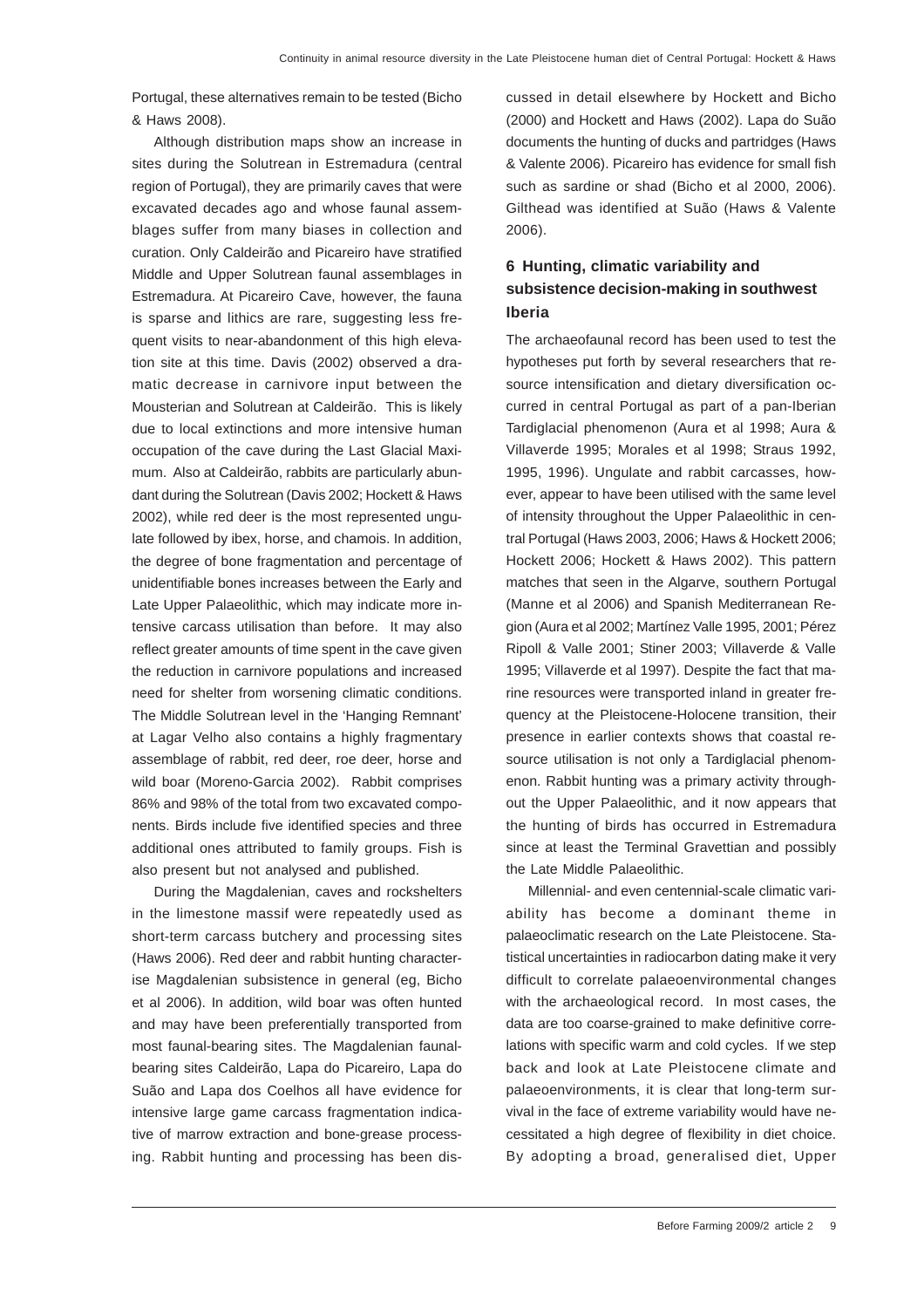Palaeolithic people could have mitigated the fluctuations and perturbations in resource availability that came with rapid climate changes. Populations focused on ungulate resources, so well documented for Neanderthals across the rest of Europe (see Hockett & Haws 2005 for a review of the zooarchaeological and isotopic evidence), may have experienced boom and bust cycles as those resources fluctuated. Localised extinction of human populations may have been frequent during the Late Pleistocene for foragers who chose that nutritional pathway (Trinkaus 1995).

As noted above, we have argued that dietary diversity may have been one of the driving forces behind population growth during the Upper Palaeolithic (Hockett & Haws 2003, 2005). In 2003, we suggested that '(p)ositive changes in Paleolithic demography may have been the result of foragers diversifying their diet at specific places during specific time periods' (p 213). We used this approach to argue that modern humans were able demographically to replace Neanderthal populations because of their greater overall health, reproductive success and lower infant mortality. We (Haws & Hockett 2004:180) also pointed out that:

energy maximizing may inhibit population growth. In fact, a highly carnivorous diet is energy inefficient compared to an omnivorous one due to energy loss at each trophic level. Energy loss also limits population size, thus explaining why the highest-level carnivores are also the rarest animals. Humans feeding as top carnivores adapted to large game hunting would not have been able to grow their populations.

Thus, most Neanderthal populations in Europe would not have had the same population growth capabilities as AMHS. In many circumstances, dietary diversification should be a cause of population growth, not a result (Hockett & Haws 2003).

#### **7 Implications**

Recent faunal, stable isotope and trace element analyses suggest that Neanderthals in central and western Europe focused their subsistence on large mammal exploitation, while modern humans utilised a broader range of smaller mammals, birds, fish, shellfish and plants (Richards et al 2000, 2001). By generalising, modern humans had greater access to biomass and essential nutrients that enabled them to have greater reproductive success and expanding populations at the expense of local Neanderthal populations (Hockett & Haws 2005). On the Iberian

Peninsula, Neanderthal populations south of the Ebro River survived for thousands of years longer than in most of Europe. The persistence of Neanderthal populations in southern Iberia may have been due to a more generalised diet which enabled them to maintain a level of reproductive fitness that precluded modern human populations from establishing a niche in the region (Hockett & Haws 2003).

If we consider the archaeological record of subsistence in southern Iberia, it is apparent that Early Upper Palaeolithic people intensively exploited both large and small game animals. Rabbit and ungulate carcass utilisation practices from the Gravettian onwards show the same degree of intensive nutrient extraction as in the Late Upper Palaeolithic. Dietary diversity is evident from the Late Middle Palaeolithic. An important but often neglected factor in discussions of Upper Palaeolithic diverse diets is the potential use of plants, which are quality sources of micronutrients. Evidence for plant use only rarely survives taphonomic destruction. Biogeochemical analyses and starch grain studies will hopefully provide further details in the future because micronutrients critical to human foetal development and growth, as well as body maintenance and healing, are typically more abundant and more easily obtained from plant resources compared with animal carcasses. It is probably safe to say that a deep understanding of why AMHS replaced Neanderthals in Iberia and elsewhere in Europe will not be obtained until we can accurately interpret the contribution of plant and animal resources to the respective diets of both groups of humans. But if small animal hunting is a good proxy for the collection and consumption of a diverse set of plants, then it is likely that anatomically modern humans of the Early Upper Palaeolithic in Portugal exploited a diversity of both plant and animal resources.

So why did modern humans adopt diverse diets and intensively extract nutrients from existing resources? Kuhn and Stiner (2006) recently suggested that this adaptation may be due to differences in gender-based labour roles between Neanderthals and moderns. The Upper Palaeolithic dietary pattern may have emerged in the eastern Mediterranean basin where several biogeographic zones converge. This diverse landscape created economic opportunities for women and children that may have fundamentally altered human socio-economic organisation. If true,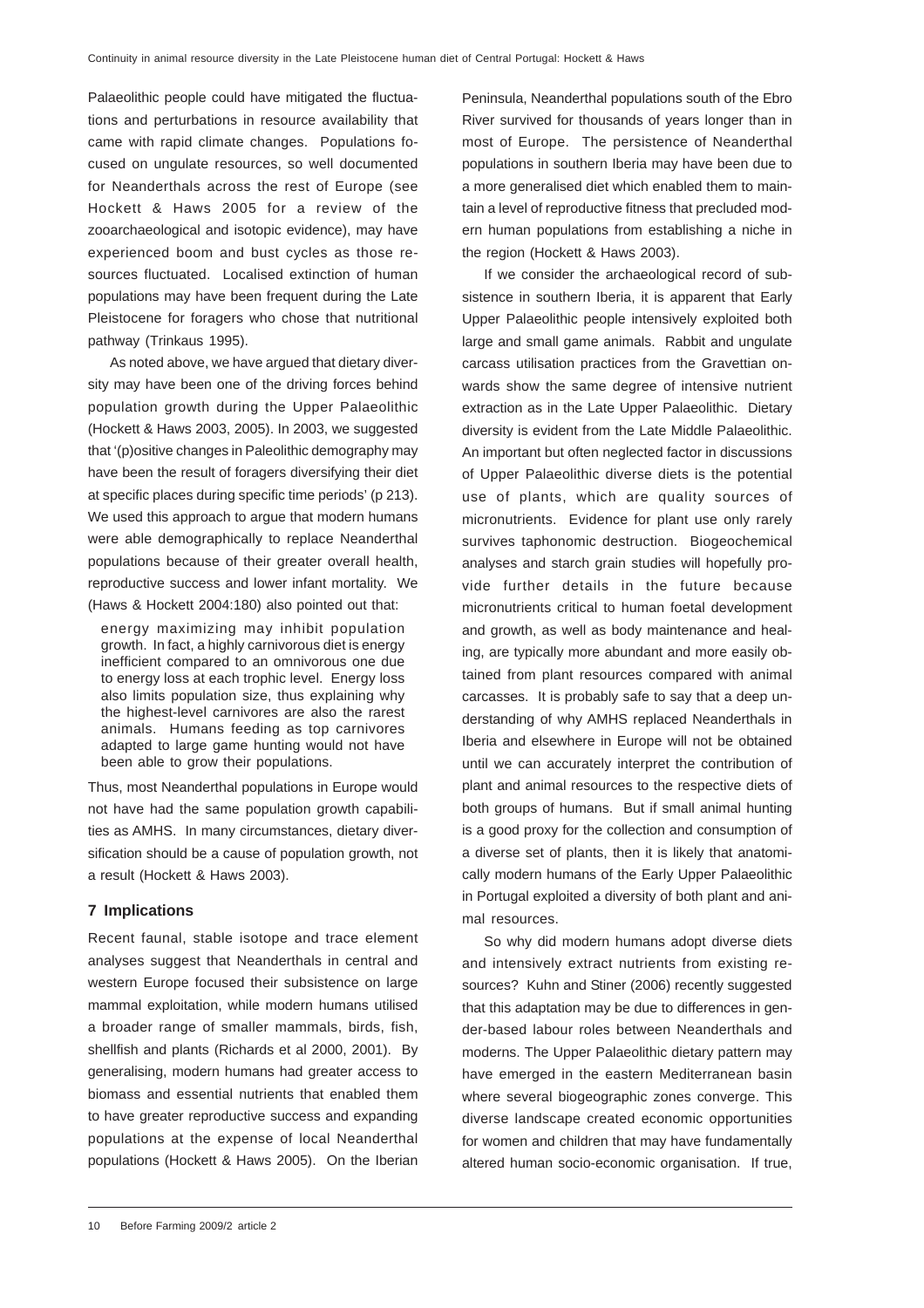then the unintended consequences of this social fabric provided AMHS foragers with greater intake of essential nutrients that set the nutritional framework for a demographic advantage over Neanderthals through improving reproductive success and possibly extending life expectancy rates.

As sites such as the Galeria Pesada show, the mere fact that a diversity of potential resources exist in a region does not mean that human societies took advantage of them (Hockett 2007). The Galeria Pesada contains a wide variety of large and small mammals, birds, and reptiles, yet the archaic humans who occupied the site apparently ignored this diversity to focus on large game hunting. Modern humans make dietary decisions about what to eat and what to ignore for an extremely wide variety of social and ecological reasons. Climate change can alter the numbers, types, densities, and seasonal availability of

#### **References**

- Adovasio, JM, Soffer, O & Klíma B 1996. Upper Paleolithic Fibre Technology: Interlaced Woven Finds From Pavlov I, Czech Republic, c. 26,000 Years Ago. *Antiquity* 70(269):526–534.
- Almeida, F 2000. *The Terminal Gravettian of Portuguese Estremadura.* Unpublished doctoral dissertation, Southern Methodist University, Dallas, Texas.
- Almeida, F, Brugal, JP, Zilhão, J & Plisson, H 2006. An Upper Paleolithic Pompeii: technology, subsistence and paleoethnography at Lapa do Anecrial. In Bicho, N (ed) *From the Mediterranean basin to the Portuguese Atlantic shore: Papers in Honor of Anthony Marks – Actas do IV CAP*. Universidade do Algarve Promontoria Monograph 7. Faro, Portugal: Universidade do Algarve Promontoria:119–139.
- Angelucci, D & Zilhão, J 2009. Stratigraphy and Formation Processes of the Upper Pleistocene Deposit at Gruta da Oliveira, Almonda Karstic System, Torres Novas, Portugal. *Geoarchaeology* 24(3):277–310.
- Antunes, MT 2000a. The Pleistocene fauna from Gruta da Figueira Brava: a synthesis. *Memórias da Academia das Ciências de Lisboa. Classe de Ciências* XXVIII:259–282.
- Antunes, MT 2000b. Bone implements, modified bones and teeth (late Mousterian) from Gruta da Figueira Brava (Arrábida, Portugal). *Memórias da Academia das Ciências de Lisboa. Classe de Ciências* XXVIII:339–379.
- Aranguren, B, Becattini, R, Lippi, MM & Revedin, A 2007. Grinding flour in Upper Paleolithic Europe (25 000 years bp). *Antiquity* 81:845–855.

Aubry, T, Brugal, J-P,Chauvière, F-X, Figueiral, I,

resources, but human societies ultimately must make the choice to exploit them. Only then can these populations consistently consume the diverse suite of essential nutrients that can directly lead to enhanced reproductive success.

#### **Acknowledgements**

We thank Natalie Munro and Levent Atici for inviting us to participate in the SAA symposium on Intensification. The authors thank the Wenner-Gren Foundation for Anthropological Research and the University of Louisville for their support of the excavation of Lapa do Picareiro. We also acknowledge Nuno Bicho and Caroline Funk for their work on the project. Finally, the data from Picareiro would not exist without the effort of many undergraduates from the University of Louisville and Stockton College, NJ.

Moura, MH & Plisson, H 2001. Modalités d'occupations au Paléolithique supérieur dans la grotte de Buraca Escura (Redinha, Pombal, Portugal). *Revista Portuguesa de Arqueologia*  $4:19-46$ .

- Aubry, T, Almeida, M & Neves, MJ 2003. The Middleto-Upper Paleolithic transition in Portugal: an Aurignacian phase or not? In Bar-Yosef, O & Zilhão, J (eds) *Towards a Definition of the Aurignacian*. Trabalhos de Arqueologia, 45. Lisboa: Instituto Portugûes de Arqueologia:95– 108.
- Aura, JE, Villaverde, V, Morales, MG, Sainz, CG, Zilhão, J & Straus, LG 1998. The Pleistocene-Holocene transition in the Iberian Peninsula: continuity and change in human adaptations. *Quaternary International* 49/50:87–103.
- Aura, JE & Villaverde, V 1995. Paleolítico superior final y epipaleolítico antiguo en la España Mediterránea (18,000–9.000 BP). In Romanillo, AM & Sainz, CG (eds) *El Final del Paleolítico Cantábrico*. Santander: Universidad de Cantabria:313–340.
- Aura Tortosa, JE, Villaverde, V, Ripoll, MP, Valle, RM & Calatuyud, PG 2002. Big game and small prey: Paleolithic and Epipaleolithic economy from Valencia (Spain). *Journal of Archaeological Method and Theory* 9:209–262.
- Barton, RNE 2000. Mousterian hearths and shellfish: Late Neanderthal activities on Gibraltar. In Stringer, CB, Barton, RNE & Finlayson, JC (eds) *Neanderthals on the Edge*. Oxford: Oxbow Books:211–220.
- Bicho, NF 2005. The extinction of Neanderthals and the emergence of the Upper Paleolithic in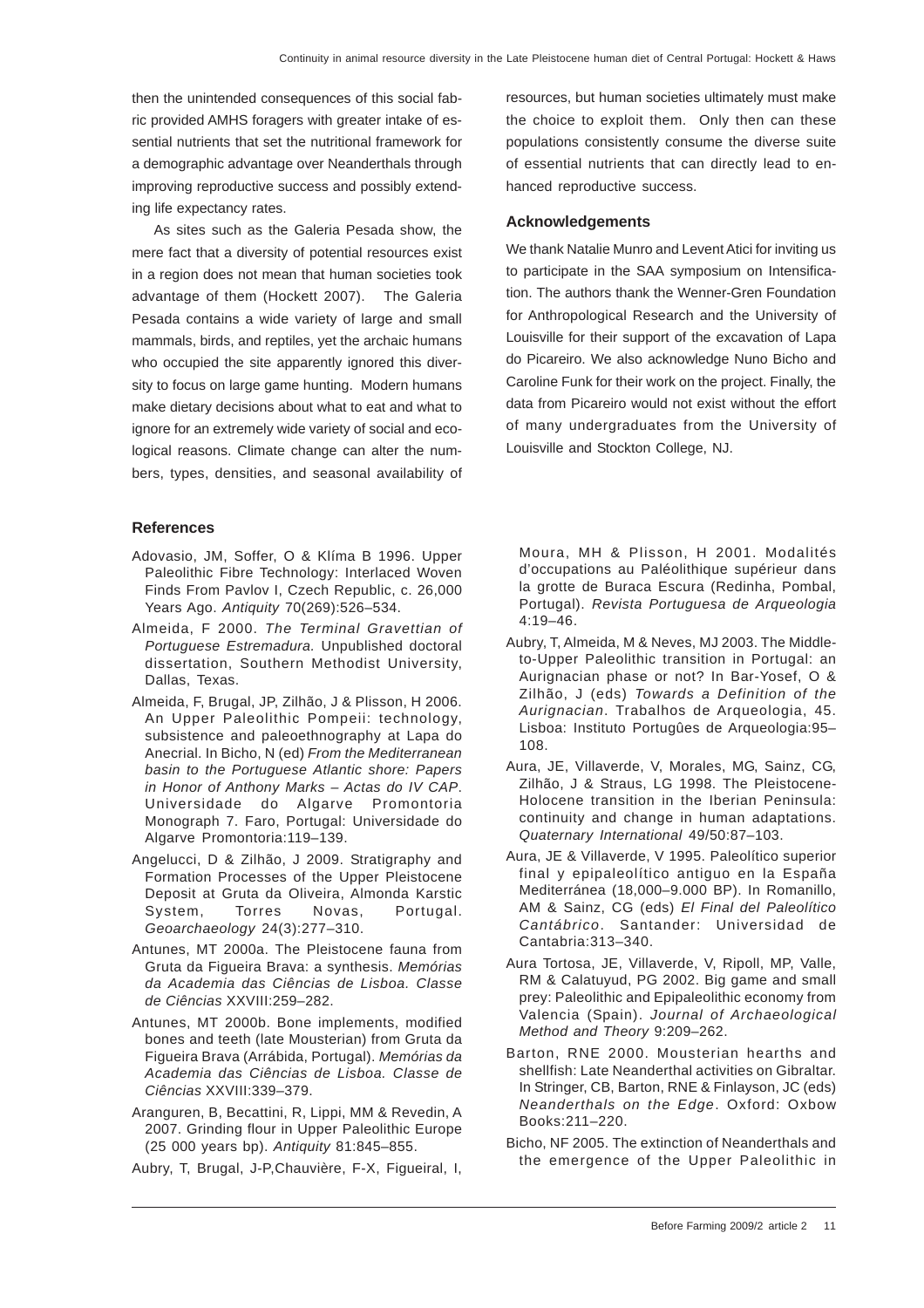Portugal. *Promontoria* 3:173–228.

- Bicho, NF, Hockett, B, Haws, JA & Belcher, W 2000. Hunter-gatherer subsistence at the end of the Pleistocene: preliminary results from Picareiro Cave, Central Portugal. *Antiquity* 74:500–506.
- Bicho, N, Stiner, M, Lindly, J, Ferring, CR & Correia, J 2003. Preliminary results from the Upper Paleolithic site of Vale Boi, Southwestern Portugal. *Journal of Iberian Archaeology* 5:51– 66.
- Bicho, NF, Haws, JA, & Hockett, B 2006. Two sides of the same coin: rocks, bones and site function of Lapa do Picareiro, Central Portugal. *Journal of Anthropological Archaeology* 25:485–499.
- Bicho, NF & Haws, JA 2008. At the land's end: marine resources and the importance of fluctuations in the coastline in the prehistoric hunter-gatherer economy of Portugal. *Quaternary Science Reviews* 27:2166–2175.
- Binford, LR 1968. Post-Pleistocene Adaptations. In Binford, SR & Binford, LR (eds) *New Perspectives in Archeology*. Chicago: Aldine:313–341.
- Binford, LR 2001. *Constructing Frames of Reference*. Berkeley: University of California Press.
- Broughton, JM & O'Connell, JF 1999 On evolutionary ecology, selectionist archaeology, and behavioral archaeology. *American Antiquity* 64:153–165.
- Brugal, JP & Raposo, L 1999. Foz do Enxarrique (Rodao, Portugal): preliminary results of the analysis of a bone assemblage from a Middle Paleolithic open air site. In Gaudzinski, S & Turner, E (eds) *The Role of Early Humans in the Accumulation of European Lower and Middle Paleolithic Bone Assemblages*. Mainz: Verlag des Romisch-Germanischen Zentralmuseums: 367–379.
- Callapez, P 2000. Upper Pleistocene marine invertebrates from Gruta da Figueia Brava (Arrábida, Portugal). *Memórias da Academia das Ciências de Lisboa. Classe de Ciências* XXVIII: 83–103.
- Clark, GA 1987. From the Mousterian to the Metal Ages: long term changes in the human diet of Cantabrian Spain. In Soffer, O (ed) *The Pleistocene Old World: Regional Perspectives*. New York: Plenum:293–316.
- Clark, GA & Straus, LG 1986. Synthesis and conclusions Part I: Upper Paleolithic and Mesolithic hunter-gatherer subsistence in northern Spain. In Straus, LG & Clark, GA (eds) *La Riera Cave: Stone Age Hunter-Gatherer Adaptations in Northern Spain*. ASU Anthropological Research Papers, 36.Tempe: Arizona State University:351–366.
- Clark, GA & Yi, S 1983. Niche-width variation in Cantabrian archaeofaunas: a diachronic study. In Clutton-Brock, J & Grigson, C (eds) *Animals*

*and Archaeology: 1. Hunters and their prey*. Oxford: BAR International Series163:183–208.

- Davis, SJM 2002. The mammals and birds from the Gruta do Caldeirão, Portugal. *Revista Portuguesa de Arqueologia* 5:29–98.
- Eaton, SB, Eaton, SB III & Konner, MJ 1997. Paleolithic nutrition revisited: a twelve-year retrospective on its nature and implications. *European Journal of Clinical Nutrition* 51:207– 216.
- Finlayson, JC, Fa, DA, Jiménez-Espejo, F, Carrión, JS, Finlayson, G, Giles Pacheco, F, Rodríguez Vidal, J, Stringer, C & Martínez Ruiz, F 2008. Gorham's Cave, Gibraltar – the persistence of a Neanderthal population. *Quaternary International* 181:64–71.
- Flannery, KV 1969. Origins and ecological effects of early domestication in Iran and the Near East. In Ucko, PJ & Dimbleby, GW (eds) *The Domestication and Exploitation of Plants and Animals*. Chicago: Aldine:73–100.
- Funk, CF 2008. Historic Yupik landscape and memory-based information storage process. Paper presented at the annual meeting of the Society for American Archaeology, Vancouver.
- Haws, JA 2003. An Investigation of Late Upper Paleolithic and Epipaleolithic Subsistence and Settlement Patterns in Central Portugal. Doctoral dissertation, University of Wisconsin-Madison.
- Haws, JA 2006. *Late Upper Paleolithic large mammal exploitation at Lapa do Picareiro*. In *Animais na Pré-istória e Arqueologia da Peninsula Ibérica*: Actas do IV Congresso de Arqueologia Peninsular, Faro, Portugal. Promontoria Monograph 3:179–196.
- Haws, JA & Hockett, B 2006. Upper Paleolithic subsistence organization on the Atlantic façade of the Mediterranean Basin. In Sanchidrián, JL, Marquez Alcántara, AM & Fullola I Pericot, JM (eds) *La Cuenca Mediterránea durante el Paleolítico Superior, 38,000–10,000 años*. Nerja: Fundación Cueva de Nerja:60–78.
- Haws, JA & Hockett, B 2004. Theoretical perspectives on the dietary role of small animals in human evolution. In Brugal, J-P & Desse, J (eds) *Petits Animaux et Societes Humaines: du Complements Alimentaires aux Resources Utilitaires*. XXIVe Recontres Internationales d'Archéologie et d'Histoire d'Antibes. Antibes, France: APDCA:533–546.
- Haws, JA & Valente, MJ 2006. Animal carcass utilization during the Late Upper Paleolithic occupation of Lapa do Suão (Portugal). In Haws, JA, Hockett, B & Brugal, J-P (eds) *Paleolithic Zooarchaeology in Practice*. BAR International Series 1564. Oxford: Archaeopress:29–37.
- Hockett, B 2006. Climate, dietary choice, and the Paleolithic hunting of rabbits in Portugal. In Bicho, NF (ed) *Animais na Pré-história e Arqueologia da Península Ibérica*. Promontoria Monografica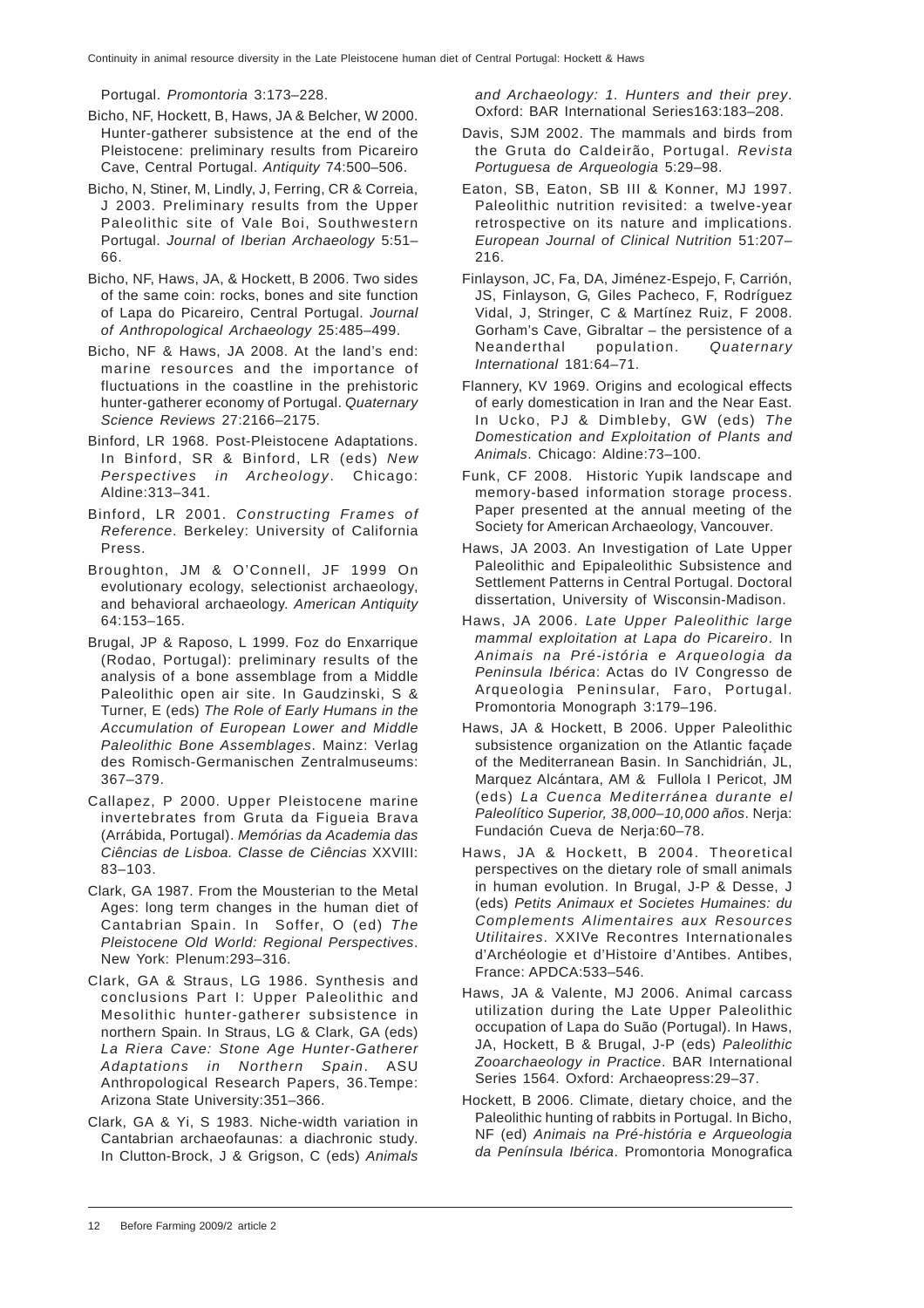03. Faro: Universidade do Algarve:137–144.

- Hockett, B 2007. Small faunal use during the Middle and Late Pleistocene of Portugal: a nutritional ecology perspective. In Bicho, NF (ed) *From the Mediterranean Basin to the Portuguese Atlantic Shore: Papers in Honor of Anthony Marks*. Promontoria Monografica 07. Faro: Universidade do Algarve:29–35.
- Hockett, B & Bicho, NF 2000. The rabbits of Picareiro Cave: small mammal hunting during the Late Upper Paleolithic in the Portuguese Estremadura. *Journal of Archaeological Science* 27:715–723.
- Hockett, B & Haws, JA 2002. Taphonomic and methodological perspectives of leporid hunting during the Upper Paleolithic of the western Mediterranean Basin. *Journal of Archaeological Method and Theory* 9:269–302.
- Hockett, B & Haws, JA 2003. Nutritional ecology and diachronic trends in Paleolithic diet and health. *Evolutionary Anthropology* 12:211–216.
- Hockett, B & Haws, JA 2005. Nutritional Ecology and the extinction of the European Neandertals. *Quaternary International* 137:21–34.
- Jeannet, M 2000. Gruta da Figueira Brava: les rongeurs. *Memórias da Academia das Ciências de Lisboa. Classe de Ciências* XXVIII: 179–243.
- Jiménez Fuentes, E, Cardoso, JL & Crespo, EG 1998. Presencia de *Agrionemys* (=*Testudo*) *hermanni* (Gmelin, 1789) en el Paleolítico Medio de la Gruta Nova da Columbeira (Bombarral, provincia de Estremadura, Portugal. *Studia Geologica Salamanticensia* 34:123–139. Salamanca.
- Kuhn, SL & Stiner, MC 2006. What's a mother to do? The division of labor among Neandertals and modern humans in Eurasia. *Current Anthropology* 47:953–980.
- de Lapparent-de Broin, F & Antunes, MT 2000. Pleistocene Chelonians from Gruta da Figueira Brava (Arrábida, Portugal). *Memórias da Academia das Ciências de Lisboa. Classe de Ciências* XXVIII:105–116.
- Madsen, DM & Kirkman, J 1988. Hunting hoppers. *American Antiquity* 53:593–604.
- Madsen, DM, Eschler, L & Eschler, T 1997. Winter Cattail Collecting Experiments. *Utah Archaeology* 10:1–19.
- Manne, T, Stiner, MC & Bicho, NF 2006. Evidence for bone grease rendering during the Upper Paleolithic at Vale Boi (Algarve, Portugal). In Bicho, N (ed) *Animais na Pré-história e Arqueologia da Península Ibérica. Actas do IV Congresso de Arqueologia* Peninsular. Faro, Portugal:145–158.
- Marks, AE 2000. Upper Paleolithic occupation of Portugal: residents vs. visitors. In Jorge, VO (ed) *Actas de 3rd Congresso de Arqueologia Peninsular*, vol 2, Paleolítico da Península Ibérico. Porto: ADECAP:341–349.
- Marks, AE, Brugal, J-P, Chabai, VP, Monigal, K, Goldberg, P, Hockett, B, Peman, P, Elorza, M & Mallol, C 2002. Le gisement Pleistocene Moyen de Galeria Pesada (Estremadure, Portugal): premiers resultats. *Paléo* 14.
- Martínez Valle, R 1995. Fauna cuaternaria del País Valenciano: Evolucíon de las comunidades de macromamíferos. In *El Cuaternario del País Valenciano*. València: Asociacíon Española para el Estudio del Cuaternario: 235–244.
- Martínez Valle, R 2001. Cazadores de pequeña presas. In Villaverde, V (ed) *De Neandertales a Cromañones: El Inicio del Poblamiento Humano en las Tierras Valencianas*. València: Universitat de València:129–130.
- Mein, P & Antunes, MT 2000. Gruta da Figueira Brava: petits mammifères – Insectivora, Chiroptera, Lagomorpha. *Memórias da Academia das Ciências de Lisboa. Classe de Ciências* XXVIII:163–177.
- Morales, A, Roselló, E & Hernandéz, F 1998. Late Upper Paleolithic subsistence strategies in southern Iberia: Tardiglacial faunas from Cueva de Nerja (Málaga, Spain). *European Journal of Archaeology* 1:9–50.
- Moreno-Garcia, M 2002. The faunal elements in the burial. In Zilhão, J & Trinkaus, E (eds) *Portrait of the Artist as a Child: The Gravettian Human Skeleton from the Abrigo do Lagar Velho and its Archaeological Context*. Trabalhos de Arqueologia, 22. Lisboa: Instututo Portugûes de Arqueologia:112–131.
- Mourer-Chauviré, C & Antunes, MT 2000. L'avifaune pléistocène et holocène de Gruta da Figueira Brava (Arrábida, Portugal). *Memórias da Academia das Ciências de Lisboa. Classe de Ciências* XXVIII:129–161.
- Pérez Ripoll, M & Valle, RM 2001. La caza, el aprovechamiento de las presas y el comporttanmiento de las comunidades cazadores prehistóricas. In Villaverde, V (ed) *De Neandertales a Cromañones: El Inicio del Poblamiento Humano en las Tierras Valencianas*. València: Universitat de València:73–98.
- Raposo, L 2000. The Middle-Upper Paleolithic transition in Portugal. In Stringer, CB, Barton, RNE & Finlayson, JC (eds) *Neanderthals on the Edge*. Oxford: Oxbow Books:95–110.
- Raposo, L & Cardoso, JL 1998. Las industrias líticas de la Gruta Nova de Columbeira (Bombarral, Portugal) en el contexto del musteriense final de la Península Ibérica. *Trabajos de Prehistoria* 55:39–62.
- Richards, MP, Pettitt, PB, Trinkaus, E, Smith, FH, Paunovic, M & Karavanic, I 2000. Neandertal diet at Vindija and Neandertal predation: the evidence from stable isotopes. *Proceedings of the National Academy of Sciences* 97:7663–7666.

Richards, MP, Pettitt, PB, Stiner, MC & Trinkaus, E